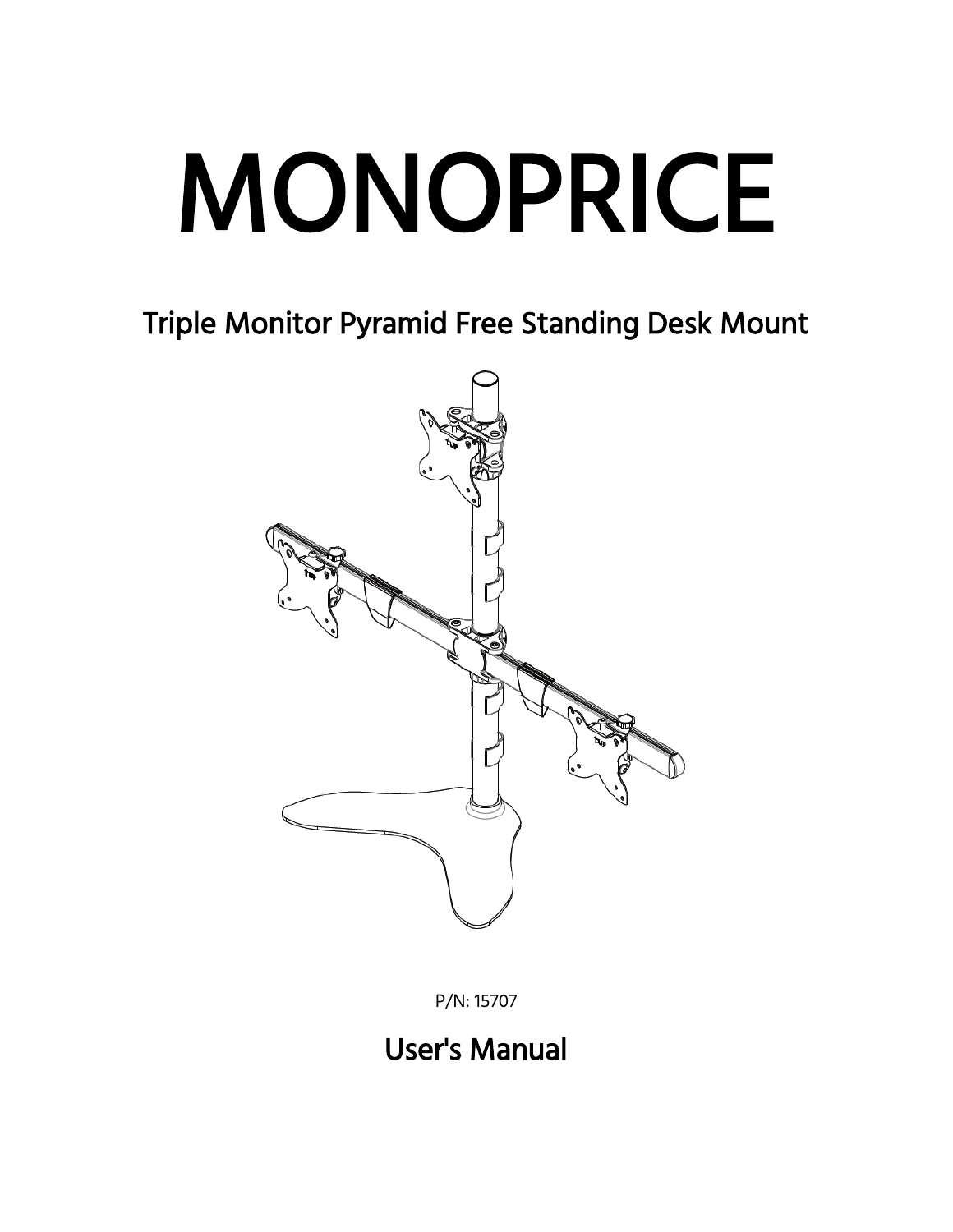### **INTRODUCTION**

Thank you for purchasing this Triple Monitor Pyramid Free Standing Desk Mount!

This desk stand is capable of mounting three 15 " $\sim$  30" monitors, with 75 x 75 or 100 x 100 VESA mounting patterns and weighing up to 22 lbs. each. It allows for overall height, individual height, tilt, swivel, and horizontal adjustments, and includes cable management clips and all the hardware necessary to assemble the stand and mount two monitors. Additionally, the monitors can be rotated 360° for easy portrait/landscape orientation adjustment.

# **FEATURES**

- Compatible with  $15" \sim 30"$  monitors
- Supports three monitors weighing up to 22 lbs. (10 kg) each
- Compatible with 75 x 75 and 100 x 100 VESA mounting patterns
- Overall height, individual height, tilt, swivel, rotation, and horizontal position adjustments
- Includes cable management clips
- Includes all necessary mounting hardware

# CUSTOMER SERVICE

The Monoprice Customer Service department is dedicated to ensuring that your ordering, purchasing, and delivery experience is second to none. If you have any problem with your order, please give us an opportunity to make it right. You can contact a Monoprice Customer Service representative through the Live Chat link on our website www.monoprice.com during normal business hours (Mon-Fri: 5am-7pm PT, Sat-Sun: 9am-6pm PT) or via email at support@monoprice.com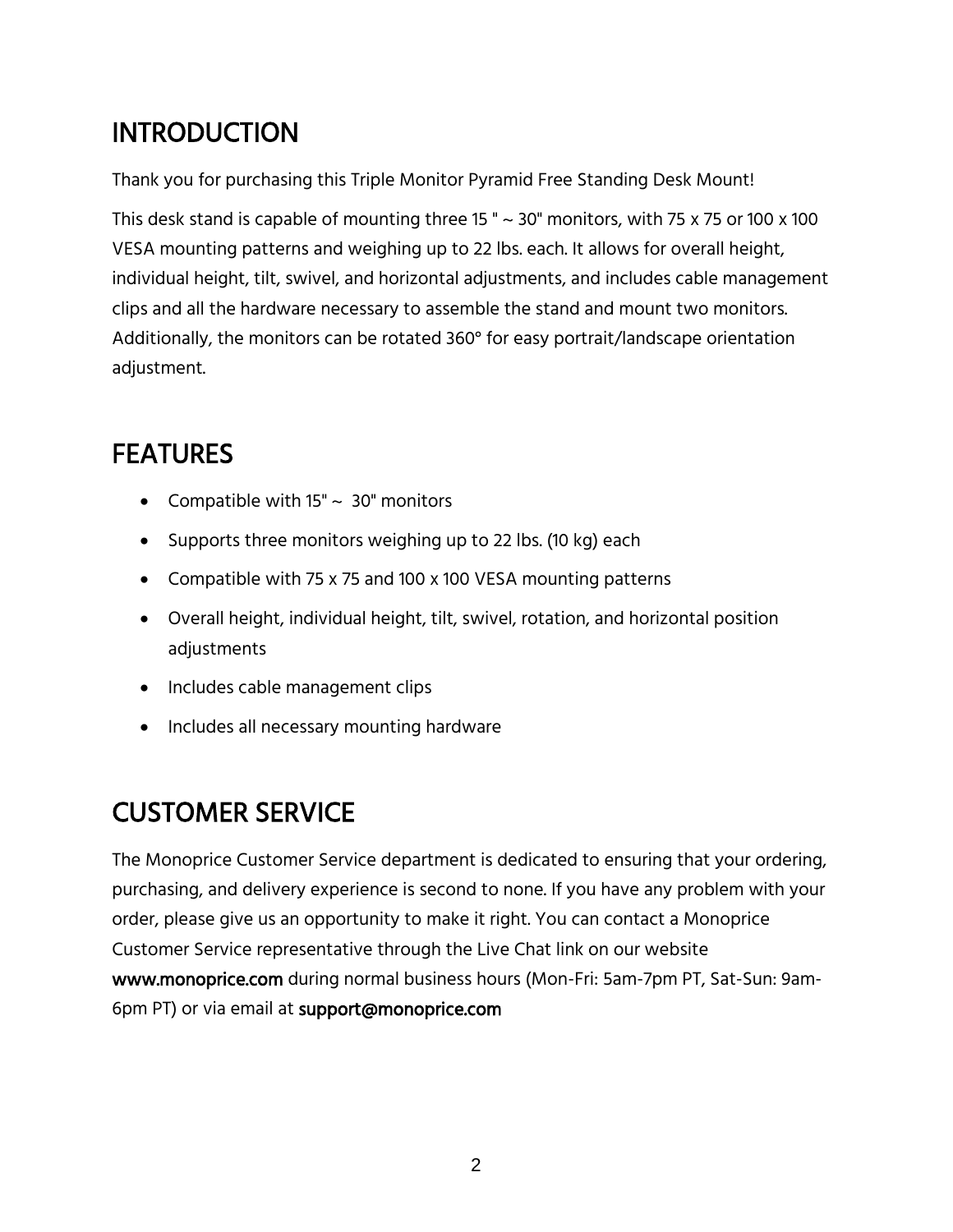# PACKAGE CONTENTS

Please take an inventory of the package contents to ensure you have all the items listed below. If anything is missing or damaged, please contact Monoprice Customer Service for a replacement.

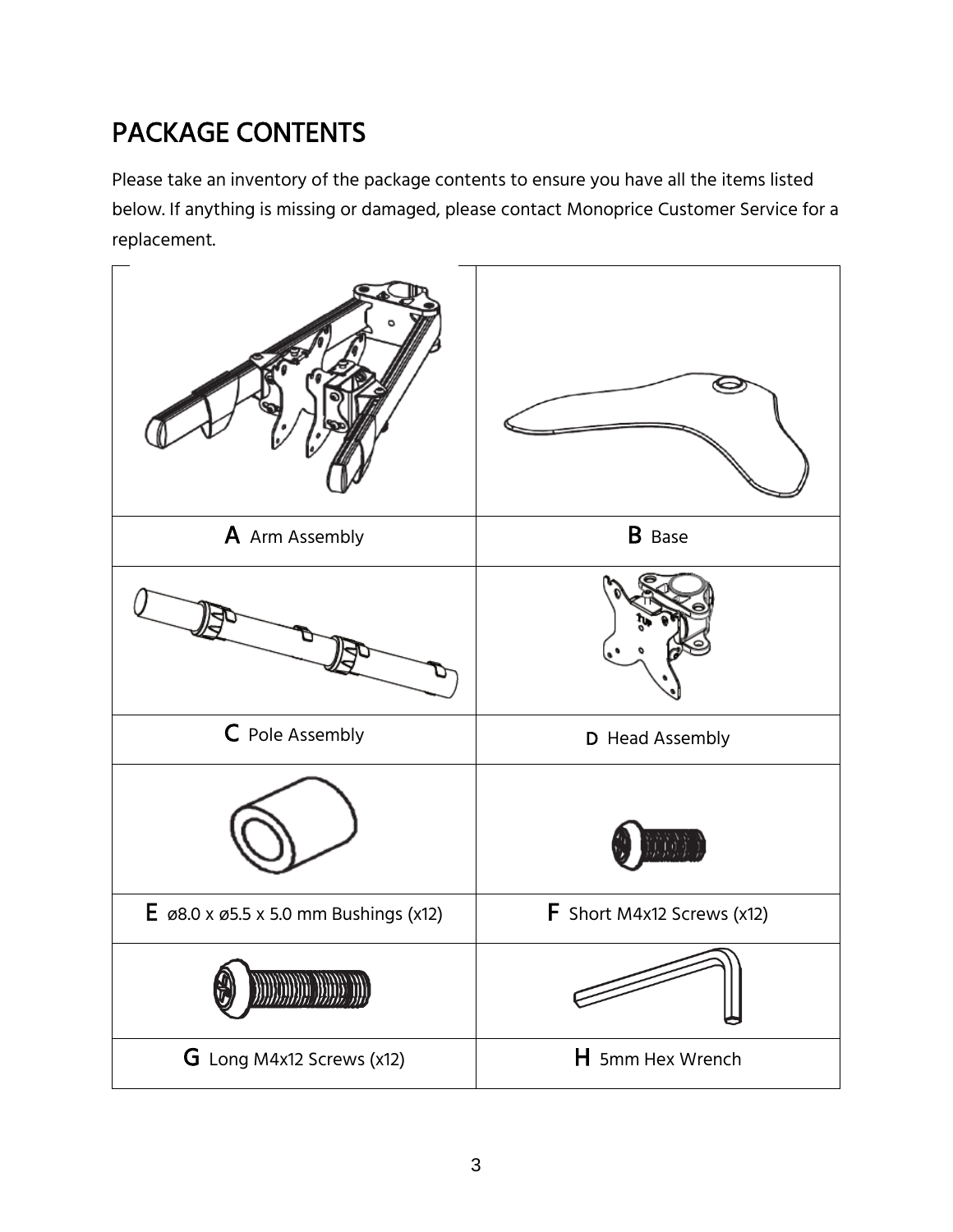#### INSTALLATION

- 1. Place the Base  $(B)$  on a desk or table.
- 2. Insert the Pole Assembly (C) into the hole in the Base (B), then turn it clockwise to tighten the connection.
- 3. Place the Arm Assembly (A) and Head Assembly (D) onto the Pole Assembly (C), adjust the height as desired, then use the 5mm Hex Wrench (H) to tighten the screws as shown in the accompanying images. You can also adjust the height by loosening the lock collar and extending the pole assembly up or down as desired.





4. Place a towel or blanket on a table or on the floor, then place one of your monitors face down on the towel/blanket.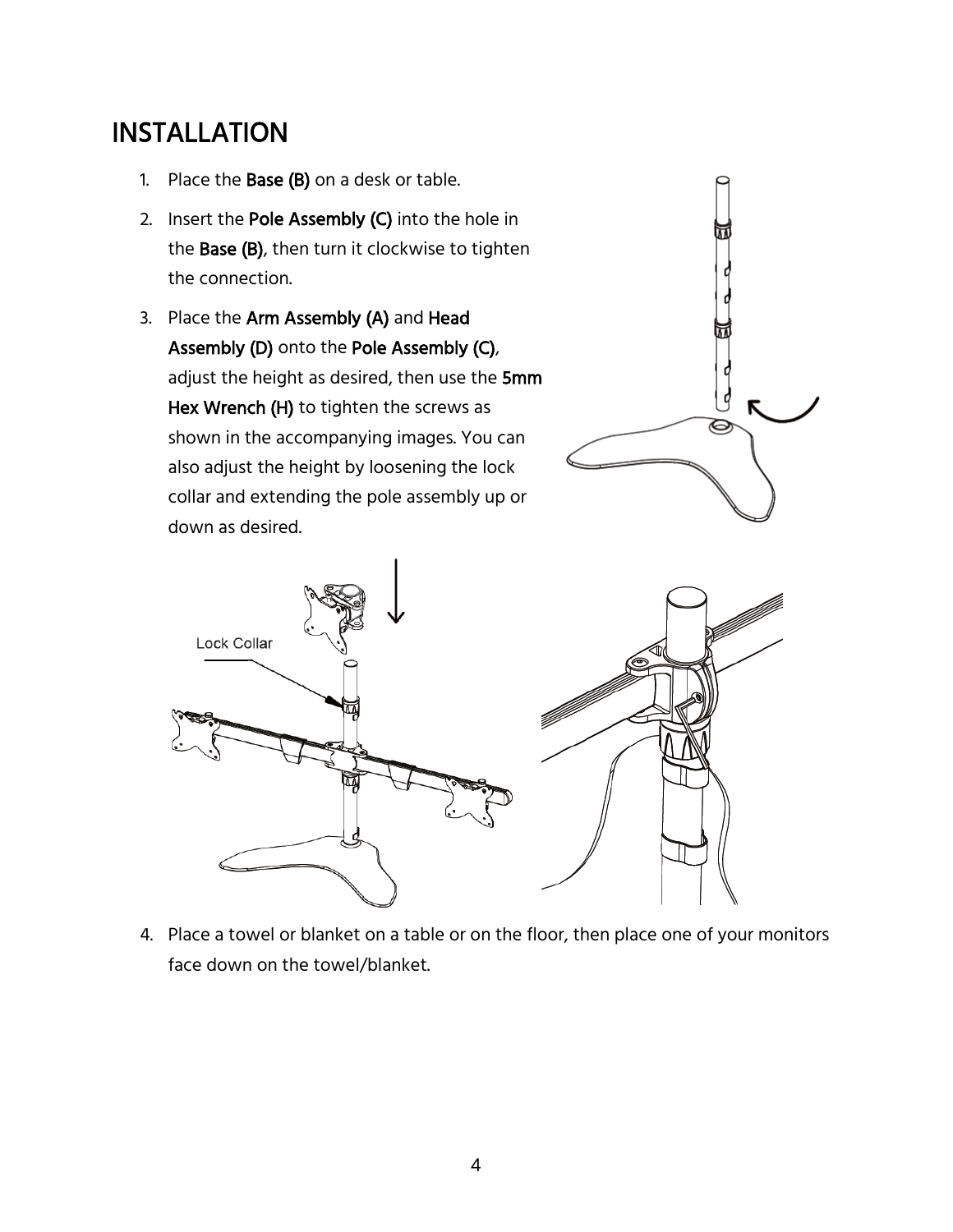5. Insert two (2) Short M4x12 Screws (F) or Long M4x12 Screws (G) into the upper two VESA mounting holes. Tighten them to the point where there is 2-4mm between the back of the monitor and the screw head. If necessary, use the ø8.0 x ø5.5 x 5.0 mm Bushings (E) to reduce the space between the screw heads and the back of the monitor.



- 6. Repeat steps 4 and 5 for the second and third monitors.
- 7. Place one of the monitors onto a mounting bracket by placing the extended screws into the grooves on the bracket.

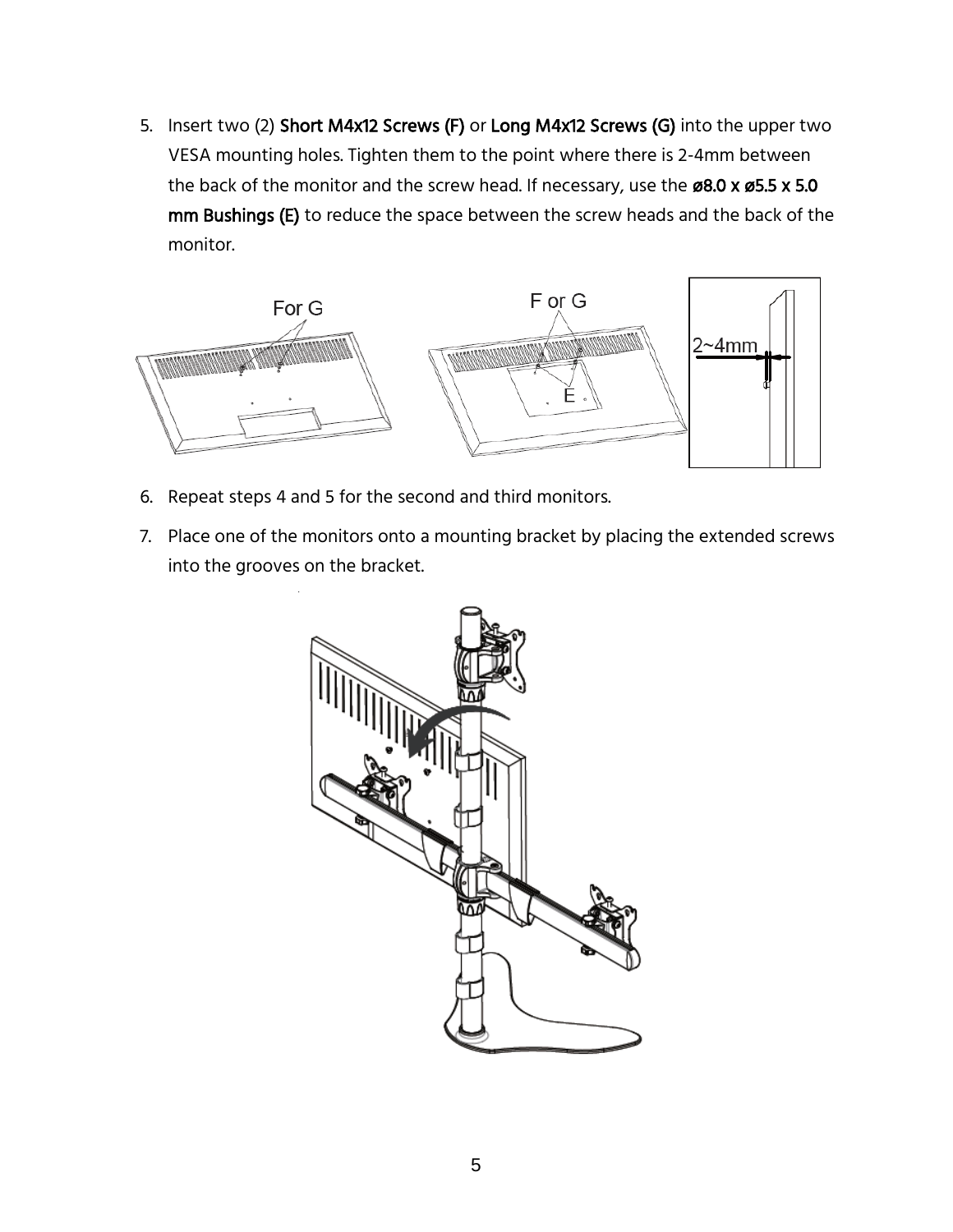8. Insert two (2) additional Short M4x12 Screws (F) or Long M4x12 Screws (G) through the bracket into the lower VESA mounting holes. Tighten the screws to secure the bracket to the back of the monitor. Use the ø8.0 x ø5.5 x 5.0 mm Bushings (H) as necessary to reduce the space between the screw heads and the back of the monitor.



- 9. Repeat steps 7 and 8 for the second and third monitors.
- 10. Loosen the thumbscrews that hold each bracket to the mounting arm, then slide the monitor and bracket assemblies so that the monitor bezels are almost touching. Tighten the thumbscrews to secure the brackets in place.

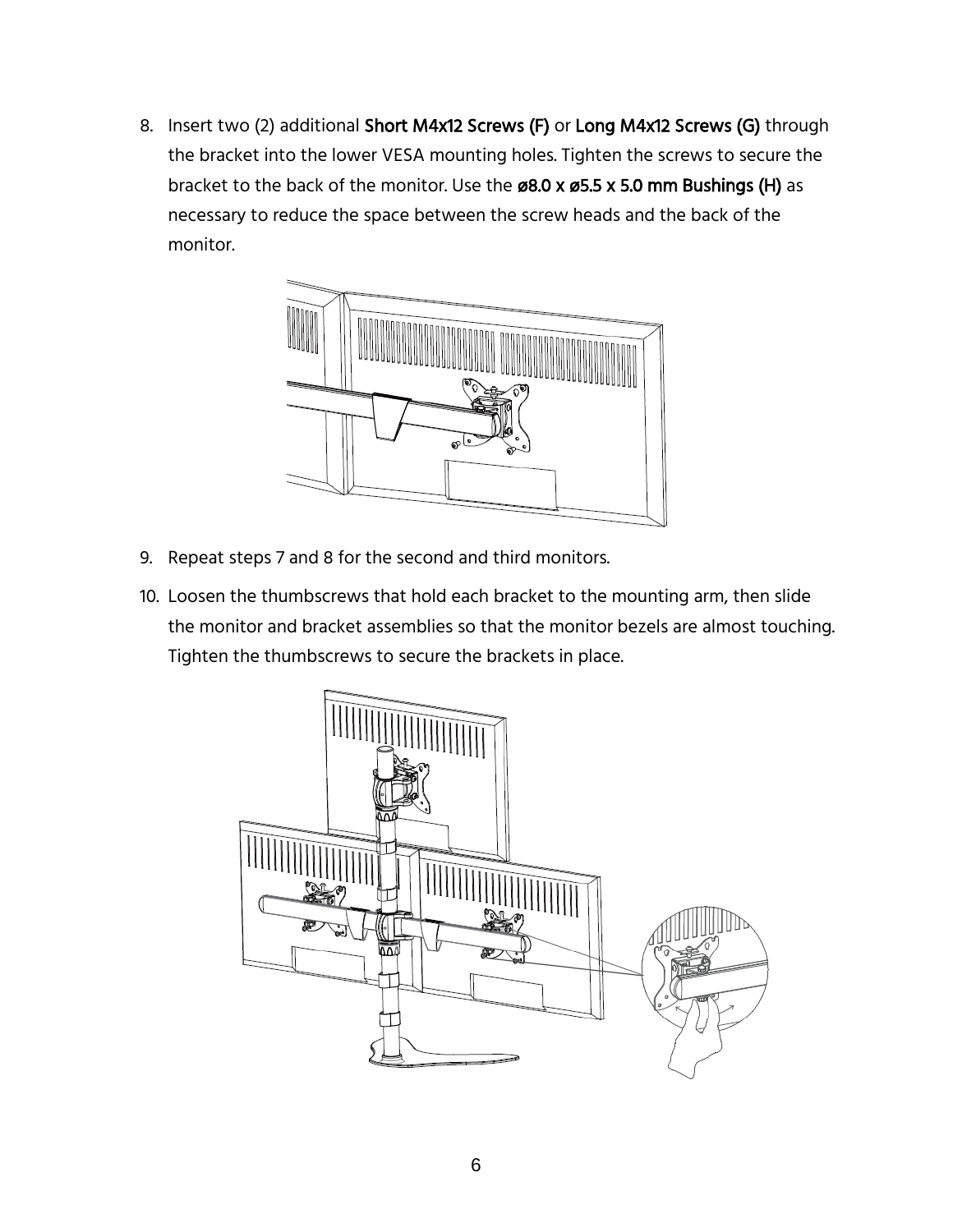11. If the monitors are not level, use the included 5mm Hex Wrench (H) to tighten the screw at the top of the lower bracket(s), thereby raising the bracket's level. To lower the bracket's level, loosen the screw.



12. To adjust the tilt, first use the included 5mm Hex Wrench (H) to slightly loosen the two screws on each side of the mounting bracket, adjust the tilt as desired, then tighten the screws to secure the bracket in place.



13. To adjust the monitor angles, use the included 5mm Hex Wrench (H) to slightly loosen the two screws at the base of the arms, adjust the angle, then tighten the screws to secure the arms in place.

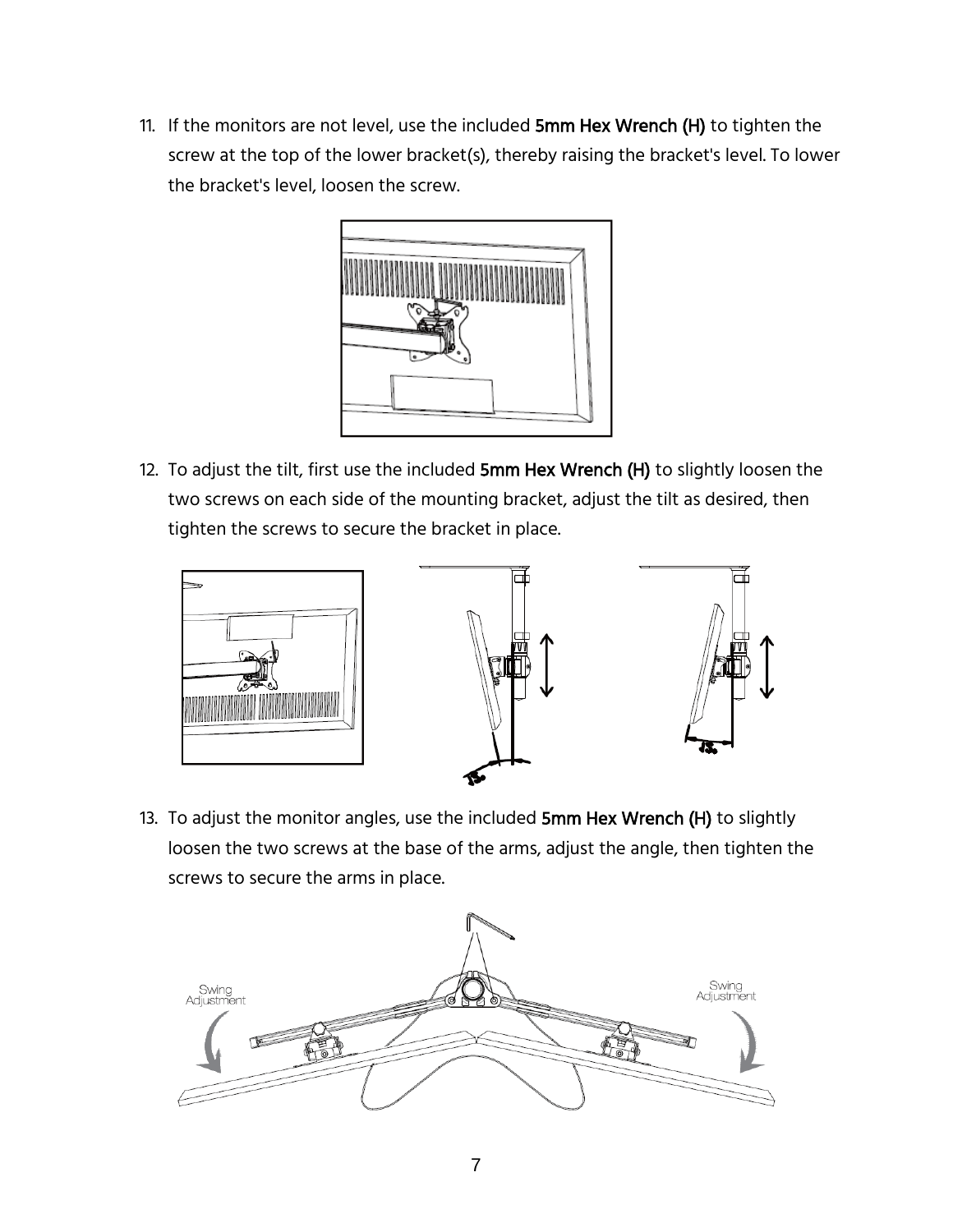14. Install the cables and use the included cable management clips to keep hold the cables neatly in place.



#### TECHNICAL SUPPORT

Monoprice is pleased to provide free, live, online technical support to assist you with any questions you may have about installation, setup, troubleshooting, or product recommendations. If you ever need assistance with your new product, please come online to talk to one of our friendly and knowledgeable Tech Support Associates. Technical support is available through the online chat button on our website www.monoprice.com during regular business hours, 7 days a week. You can also get assistance through email by sending a message to tech@monoprice.com